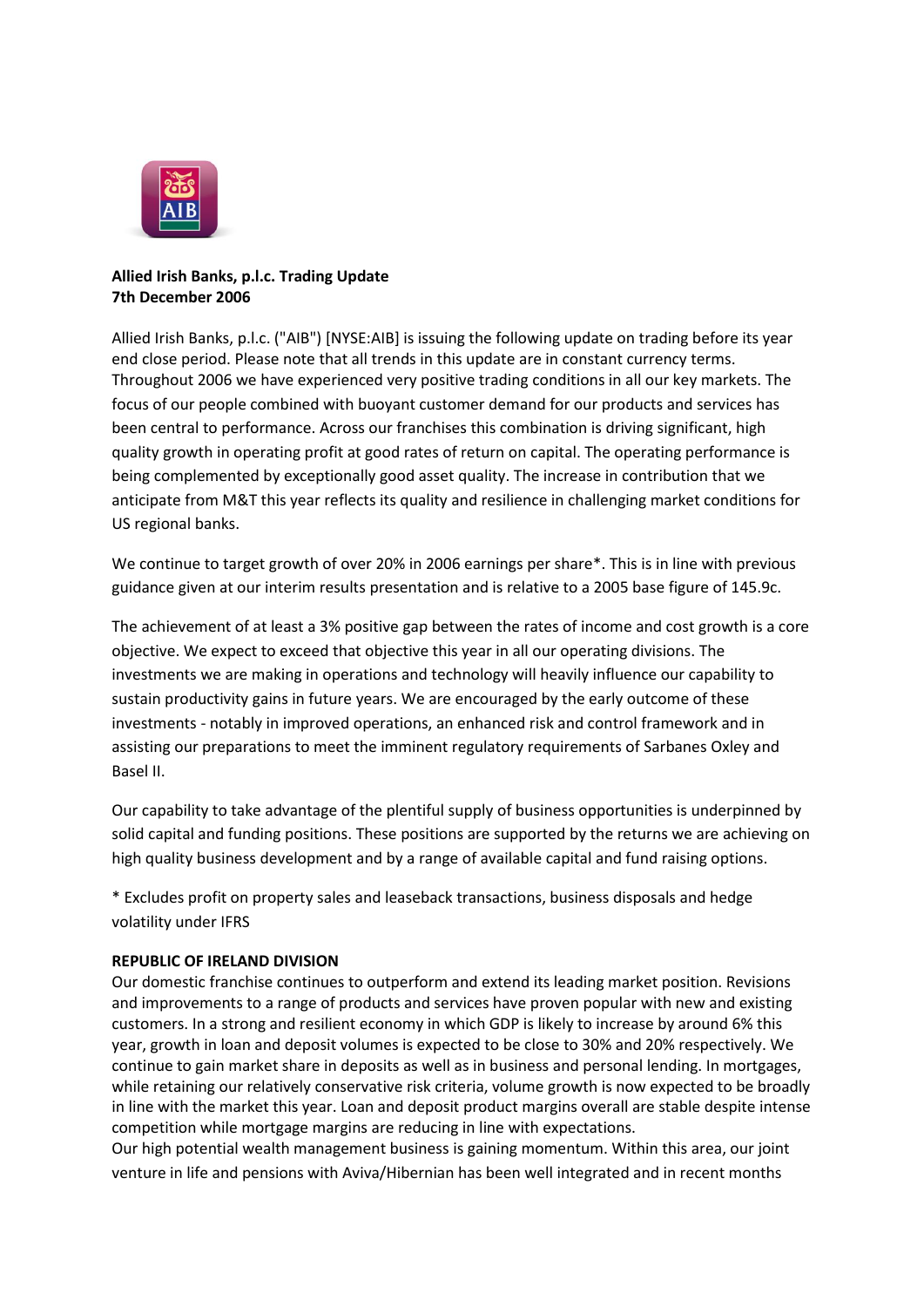there has been a notable increase in customer demand and sales through our franchise, particularly in higher margin products.

## **CAPITAL MARKETS DIVISION**

The sustainable nature of this division will be underlined again this year by its strong performance, further extending its long record of unbroken profit growth. Performance will be led by Corporate Banking which now comprises almost two thirds of the division?s profit. The customer loan book is targeted to increase by around 15% in highly liquid corporate markets. There is an abundance of lending opportunities, particularly for our international specialist franchises, although we are vigilant in choosing those opportunities which meet strict criteria for risk adjusted return on capital. This disciplined approach to optimising returns is also applied to our existing portfolios. In Global Treasury, performance is broadly in line with expectations. Our customer service business is a highlight this year and this unit also provides significant input to relationship management initiatives across our banking franchises.

In Investment Banking, performance is very good and well spread across the business units.

### **UK DIVISION**

A high level of growth will be achieved again this year. We are targeting both loans and deposits to increase by around 20%.

In Great Britain we continue to grow our business in robust mid corporate banking sectors. Our long established reputation for delivering outstanding service was recently recognised again by the business community. In a comprehensive survey carried out every two years by the Forum of Private Business, we retained our position of 'Britain's Best Business Bank' - the seventh consecutive occasion that we have been voted No. 1. In Northern Ireland growth is being achieved through a combination of a good performance in business banking, a refreshed product suite in the personal market and further efficiency gains.

In both markets we are responding to customer demand by extending our product range and delivery channels. We are developing a wealth management business as a natural, complementary extension to our proven success in business and corporate banking. We continue to invest in the consistent addition of high quality people, improved locations and systems to sustain our growth.

### **POLAND DIVISION**

Significant progress is being made in Poland where well spread, buoyant customer demand is a feature of our business. Anticipated loan growth of close to 20% reflects increases across all key business and personal portfolios.

We are distributing to target markets through our corporate centres, branches and external channels. This segmented approach together with the use of sophisticated credit techniques by skilled, experienced people enables us grow without compromising asset quality. Customer deposits are expected to increase by around 8%. In the overall savings market our No. 1 ranked investment performance will be reflected by exceptional growth in funds under management and our leading stockbroking business will be a further source of strong income growth this year.

### **M&T BANK CORPORATION**

M&T continues to outperform in a difficult trading environment. This was evident again in the above market consensus results for the first 9 months of 2006. A clear focus on efficiency with income growing faster than costs was complemented by very solid asset quality.